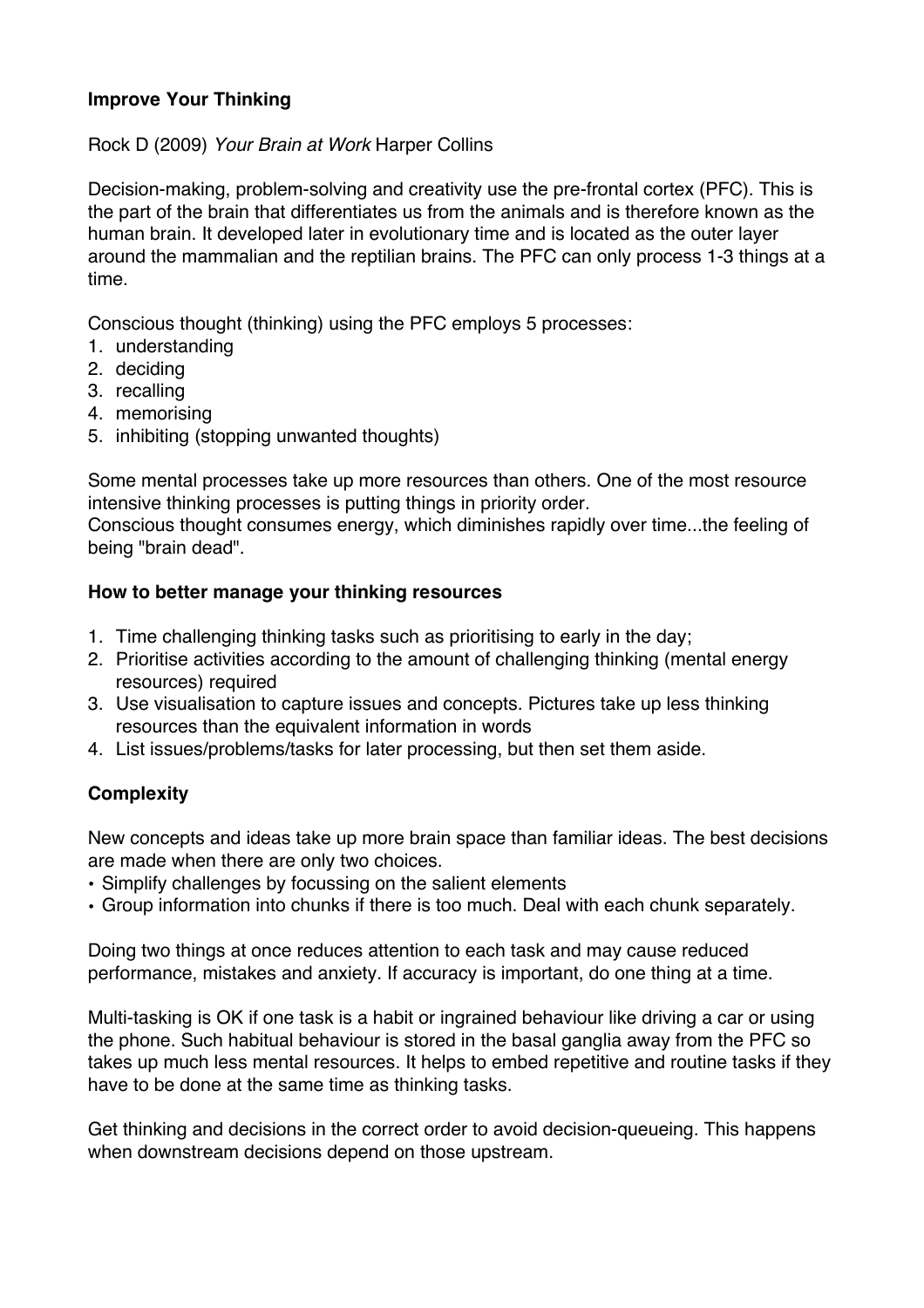## **Distractions**

Our attention is easily distracted by both internal and external distractions. For example, being "always on" (via twitter, email, SMS, phone and internet) is very distracting, especially in meetings, reduces IQ and drains mental resources from thinking tasks. It's possible to inhibit mental distractions (by diverting thinking away from them), but this drains mental resources away from the PFC reducing the effectiveness of thinking.

When you need to focus on a thinking task, remove all distractions and clear your mind. Distractions can also be inhibited by physical activity. Distractions increase in intensity and momentum if they are left uninhibited. Its important to catch the impulse to be distracted early. The ease with which a person can be distracted is inverse to their ability to stay focussed. Ability in this area can be measured using the STROOP test.

## **Performance and Arousal**

Peak performance requires the right amount of arousal or stress.

The right level of arousal is called being "in the flow". In this state, just the right amount of new connections are being made in the brain. This happens with new experiences undertaken in a safe environment. The things and experiences that arouse us a peculiar to each of us, both in type and intensity.

Two hormones are involved in arousal: Noradrenaline and Dopamine.

*Noradrenaline* is the hormone of alertness to danger and a sense of urgency. It can be produced just by visualising scary events.

*Dopamine* is the hormone of interest in pleasant experiences, novelty, the unexpected, fun, and rewards (such as money, sex, food, positive social interactions).

When the two hormones are released they increase arousal. This increase focus and cause more new connections to be created, further increasing arousal. This state is what we call "being on a high". Too much arousal is more deleterious to our ability to think clearly than too little.

Techniques to manage arousal include:

- monitor your levels of interest and alertness during the day and note the triggers;
- write things down;
- Raise your noradrenaline level to achieve increased arousal by visualising a mild fear;
- Bring up Dopamine levels by using novelty, changed perspective, humour, expecting a positive event; or
- Reduce both Noradrenaline and Dopamine by activating other brain regions to take the focus away from the PFC. For example, listening to music or do a familiar physical task.

## **Getting Past a Mental Block or Impasse**

An impasse happens when you are stuck on the same small set of solutions to the problem. Overcome such impasses by putting your mind into idle to reduce the activation of wrong answers. The process of having insights enables you to recognise subtle signals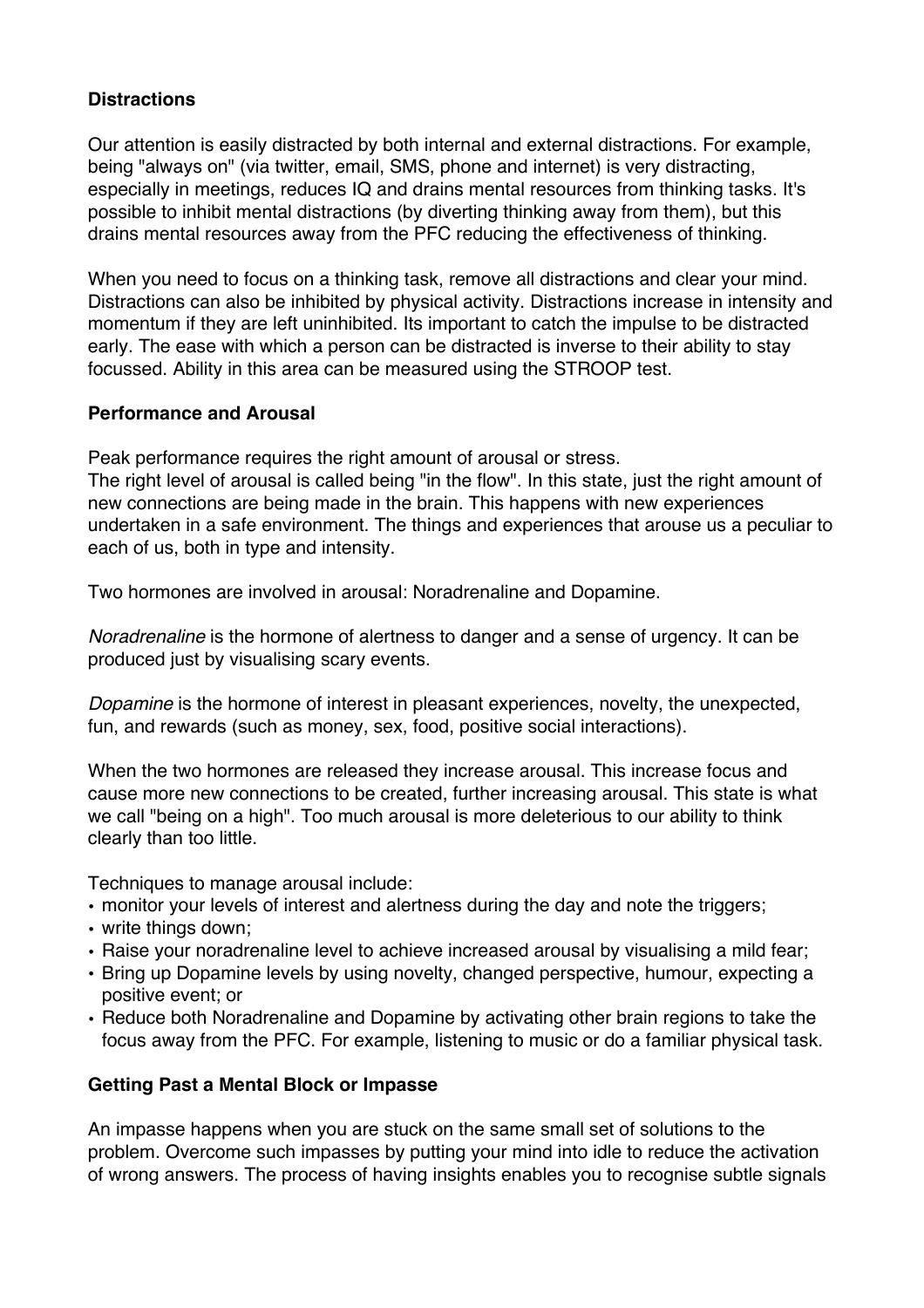and allowing loose connections. Insights are more frequent when you are relaxed and happy.

When stuck and unable to solve a problem, seek insight. Insights are revelations that come into the mind through subconscious processes, often when least expected, and when pleasure senses are activated, such as in the shower, while driving, at the gym.

Thinking hard about a particular problem inhibits other ideas and thoughts from being available. Stop thinking and the new ideas emerge.

Techniques for increasing insights include:

- reduce deadline pressure on yourself to reduce anxiety by having fun;
- simplify the problem into its salient elements and features. When insights arise, focus on them.
- take a break, especially to do something completely different and arousing or pleasurable, then return to thinking. The pleasure increases happiness, produces Dopamine and increases insights. Anxiety has the opposite effect;
- ask someone else to help they take a different perspective;
- look at the big picture rather than the detail. This also increases insight; and
- increase control over your thinking processes (cognitive control by observing your own thinking; also known as metacognition) by accessing a quiet mind state (mindfulness).

Metacognition is the ability to think about how you are thinking. Observing your own thinking is self-awareness or mindfulness. It requires you to take a 3rd person perspective about yourself and your own thinking processes. It is a key skill in moderating and redirecting your behaviour. Real time goal-directed modulation of behaviour is the key to acting as a mature adult. Metacognition is needed to rise above habits and automatic responses and to direct attention towards goals and purpose. The alternative is to live life driven by automatic responses based on anger, sadness, fear, greed and habit.

# **The Thinking Process**

ARIA is an acronym for the four steps in moving towards the solution of a problem using thinking. These four steps are the basis of the coaching process.

**A** is for Awareness: a light focus on the issue or problem. Summarise it into a few words or one sentence.

**R** is for Reflection: give yourself time to think. Consider your thinking process in relation to the issue. Take perspective or re-appraise the problem. Seek the semi-awake state similar to taking a warm shower

**I** is for Insight: options and ideas emerge from the subconscious. These "ah ha" moments release dopamine and noradrenaline giving a brief strong surge of energy.

**A** is for Action: harness the energy to act or commit to act. Courage and motivation spike up at this time.

# **Mindfulness**

Mindfulness is paying close attention to the present in an open accepting way by having awareness of sensory experiences as they occurs in real time. Strong skills in mindfulness correlate with good physical and mental health and relationships.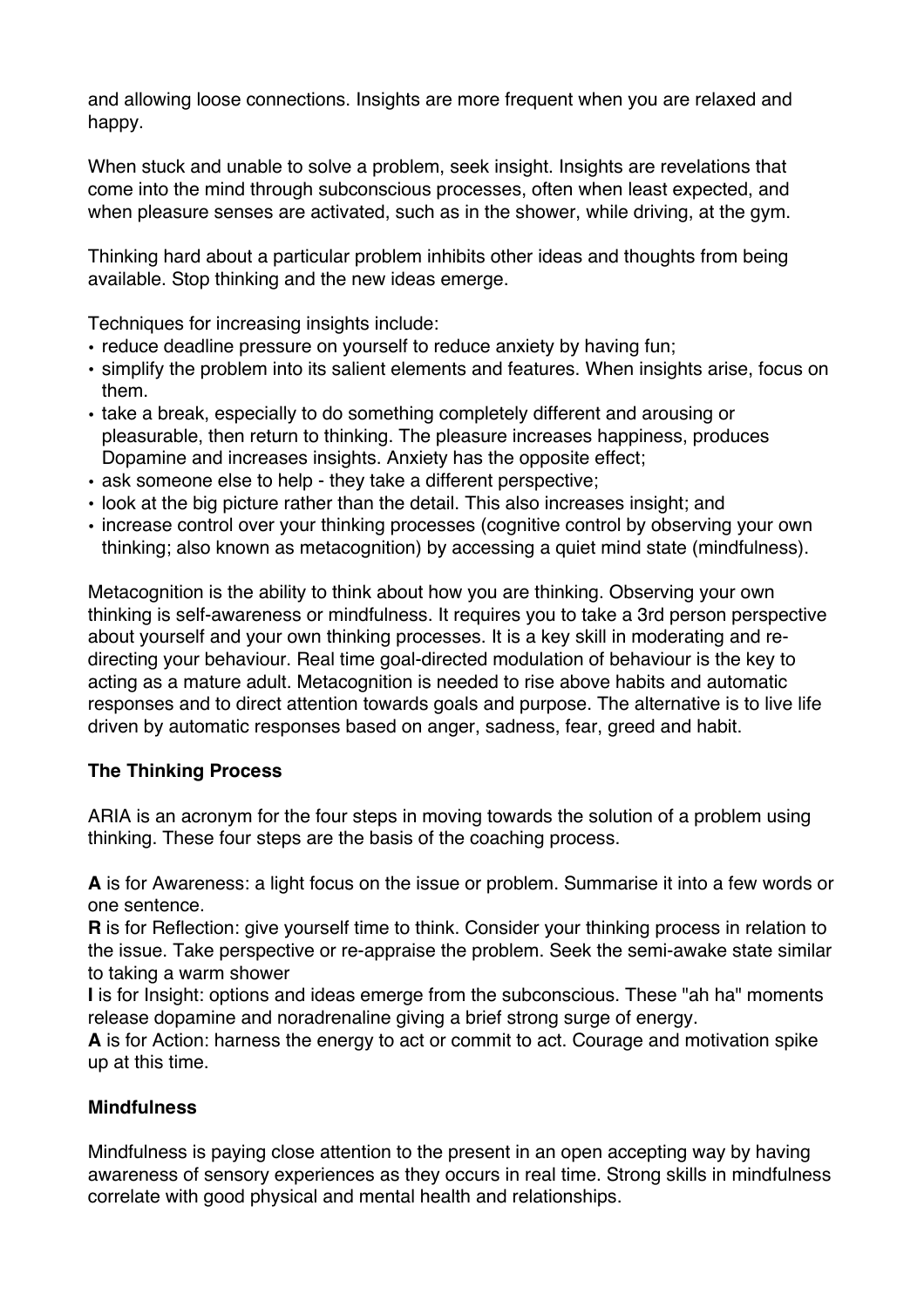When we are not thinking with the PFC and when we are not aroused via the limbic system, our mind state is using one of two states:

- 1. The default network. This is also known as the narrative network. Here we daydream and re-tell stories and scenarios of our past and future, especially in regard to relationships. This is low resource demanding thinking; and
- 2. The direct experience network. This network is activated when we experience direct body sensations such as touch (feel), smell, taste, sight and sound. Listening to music, having a shower, watching the sunset all activate this network.

These two networks work against one another. When one is activated, the other is suppressed. Being able to switch easily between these two networks in real time gives increased flexibility of responses to the world, reduced reliance on habits and embedded circuits, reduced reliance on assumptions and expectations, and increases responsiveness.

Sensory experiences include internal states, especially emotions. Its harder to switch states when you are under pressure or aroused.

## **The Limbic System**

The brain is constantly scanning for threats and rewards. This is a process developed when we all lived in caves and had no language. Survival favoured those who were best at detecting threats and rewards and communicating these by expressing emotions. Detecting these threats and rewards brings an emotional response (fear, anger, sadness, joy, surprise, contempt and disgust) from the limbic system, along with the appropriate instant and automatic reaction outside consciousness. Being able to regulate these emotional reactions is a key to having an effective life.

The limbic system is part of the mammalian and reptilian brains and includes the amygdala. The limbic system tracks our emotional reactions to thoughts, objects, people and events. It is how we feel about the world from moment to moment.

Given choice and no time or energy to think everything through with logic, we choose based on value judgements formed by emotional reactions. Every decision of the limbic system is based on what we give attention to, and is directed to minimising danger and maximising rewards.

## **Towards and Away Reactions**

When the limbic system is aroused, emotional reactions are either *towards* safety or *away* from danger.

*Towards* emotions help us to acquire things that help us to survive. These emotions are slower and harder to arouse and include curiosity, happiness, surprise.

*Away* emotional reactions help us to move away from threats and include fear, anger, sadness, contempt and disgust. These are faster to arouse and harder to suppress. *Away* reactions have more impact when our tolerance is lowered, such as when we are tired, ill, hungry, intoxicated, already aroused by another event or situation.

When the limbic system is aroused in this way the pre-frontal cortex (PFC) in inhibited, making thinking precesses much more difficult by using up brain bandwidth and by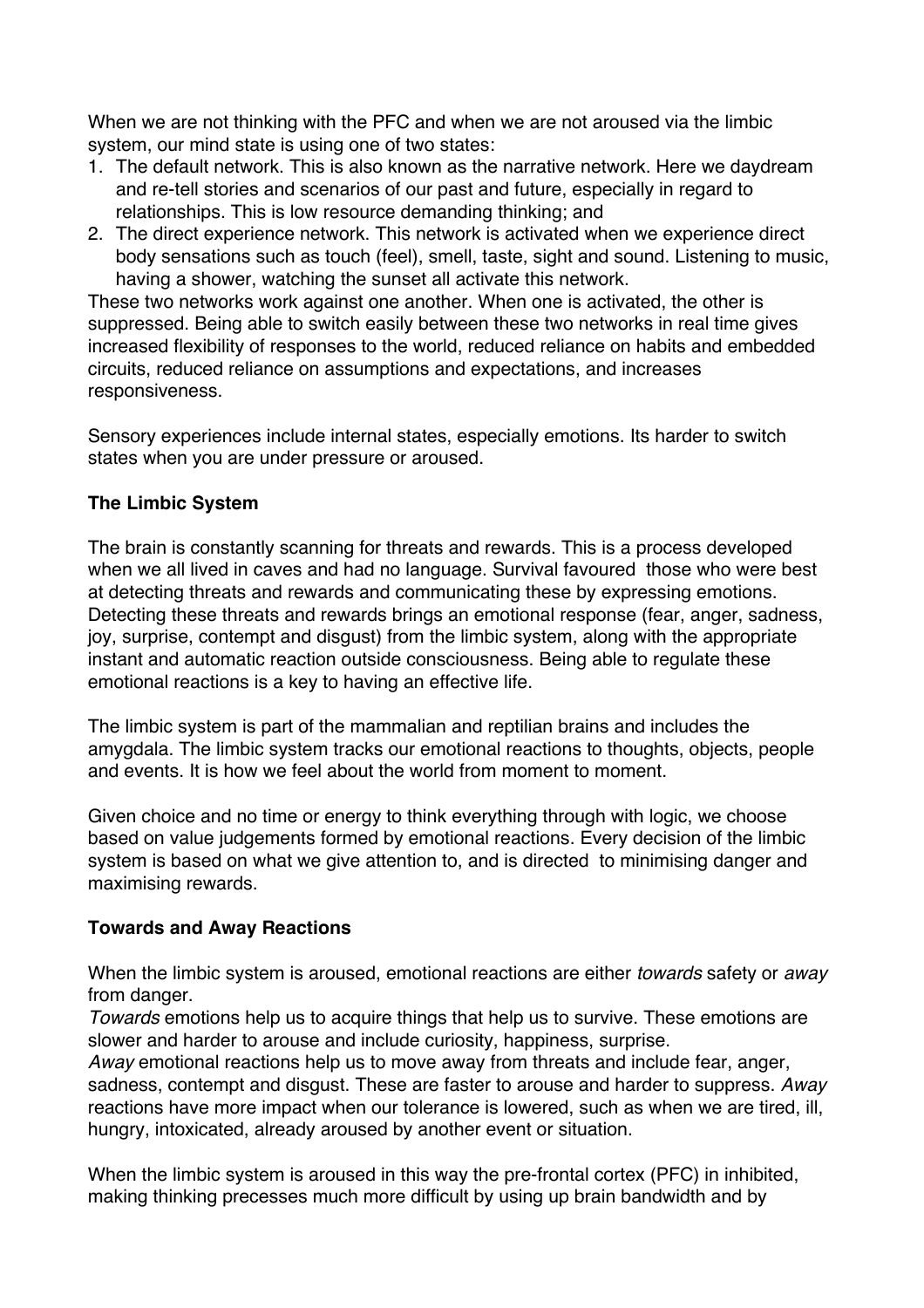drawing brain resources away from the PFC. If the limbic system is over-aroused we may experience a false sense of confidence.

During over-arousal, the brain relies on the automatic and embedded functions stored in the basal ganglia. (This is why training for and practicing emergency responses is so important). Such overloading reduces metacognition. During over-arousal the brain also tends towards negative emotional responses to more away from the high risk of the threat.

At moments of the onset of high anxiety the brain may suffer an attention blank of up to 0.5 seconds, presenting the person from hearing what is happening.

Arousal of the *away* reaction over a long period of time produces elevated adrenaline and cortisol levels in the blood resulting in a semi-permanent state of threat and a lowered threat threshold.

## **How to Reduce Arousal**

The most important and effective response is to act before the emotion arises. It is important to practice noticing the onset phase of an emotional arousal. There are 3 options:

- 1. situation selection: avoid people, events and places that you can anticipate will provoke your emotions;
- 2. situation modification: change the dynamics or arrangements to reduce stress. For example, don't sit opposite someone who you find challenging;
- 3. attention deployment: when an emotional reaction is anticipated turn your attention away from the provocation.

Emotions are harder to manage once they are full-blown. Use mindfulness to observe your emotional state as it escalates. Options for managing aroused emotions include:

- 1. express the emotion. This may either reduce or amplify the emotion, but may not be socially acceptable;
- 2. suppress the emotion by trying to hold it in. This is very mentally resource intensive and exhausting, and may make the arousal more intense and longer lasting. This approach makes others feel uncomfortable, and can cause illness, especially increased blood pressure, reduced memory of the events, and loss of focus.
- 3. cognitive change: this involves thinking differently about the situation. Options include:
	- Labelling: name and call out the emotion using one word or a metaphor to describe it. (It's helpful to develop a vocabulary for describing various intensities for the *away* emotions of fear, anger and sadness);
	- Re-appraisal: reinterpret the event using another person's perspective or re-framing; or
	- Mindfulness: this reduces the arousal.

## **Re-appraisal**

Re-appraisal is very effective in regulating emotions but it is mental resource intensive. It is best done when well-rested, or with someone else such as your coach, a trusted friend, your mentor or spouse. Re-appraisal gets easier with practice. Optimists are good at reappraisal.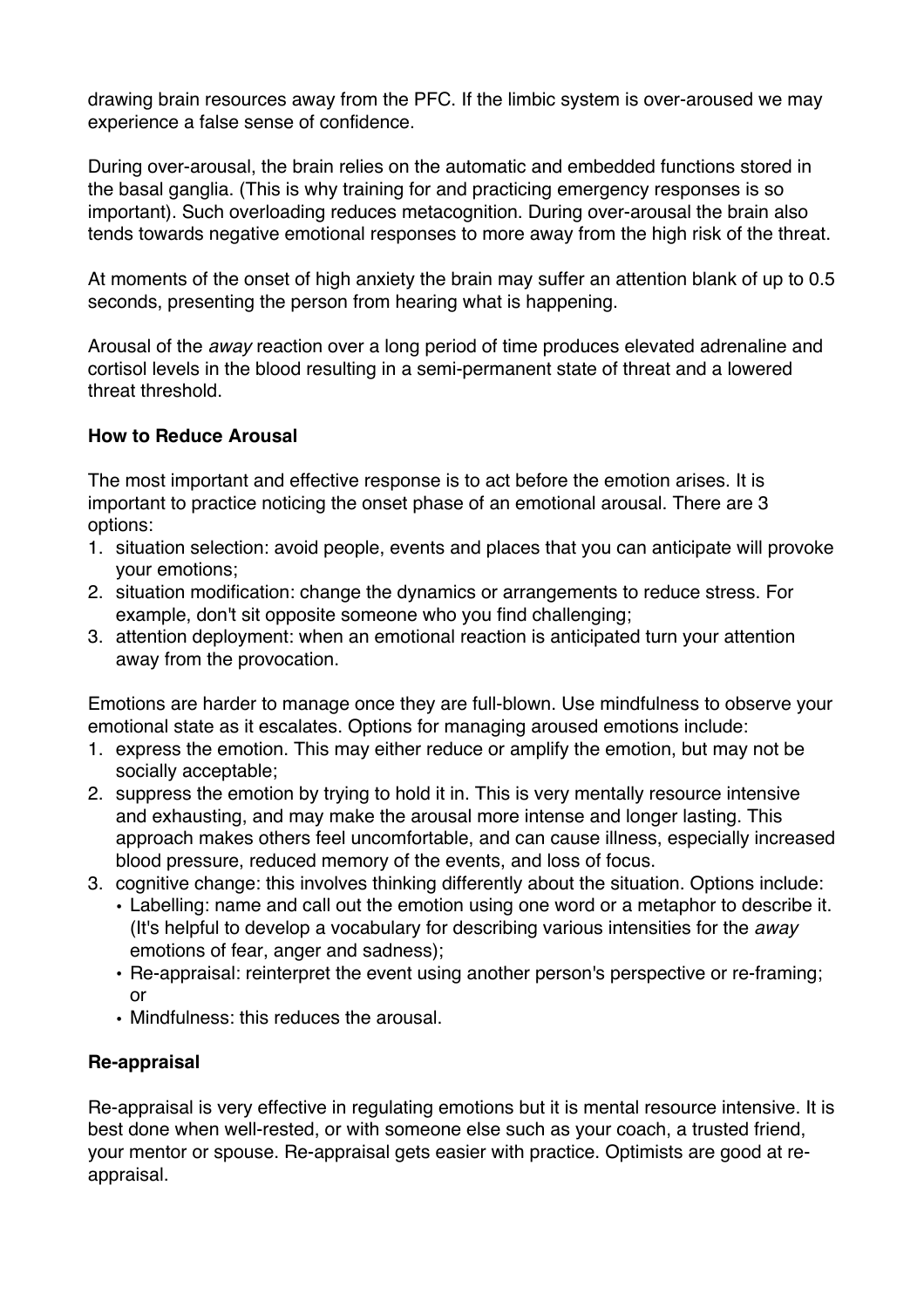Four techniques are available for re-appraisal of challenging events or situations:

- 1. re-interpret the event by seeing it in a wider context, such as "things could be worse";
- 2. normalise the event: consider it as typical for the situation that you are in: "anyone in your situation would feel the same";
- 3. re-order the elements of the problem: this involves changing the priorities of the elements of the problem in regard to what you can settle for and what you must have. In this way, different elements move up and down in importance, changing their impact on the decision-making;
- 4. perspective taking: consider what another person in this situation might think and choose. Look at it from differences of age, gender, culture, time.

# **A SCARF for Social Connection**

The five domains of social connection are *status*, *certainty*, *autonomy*, *relatedness*, and *fairness*. These are all seen as primary needs for psychological well-being. When any of these is enhanced, we experience a release of dopamine and a strong *towards* reaction, but if any of them is eroded, a strong *away* reaction based on anger, fear, or sadness will result. If an *away* reaction is prolonged or frequent, psychological harm may result due to the release of cortisol and adrenalin. Therefore seek to strengthen these in yourself and for others.

#### **Status**

Status is also a primary psychological need. Loss of status is a very strong threat and results in a sharp *away* reaction with anger, fear or sadness being aroused.

Status is anything that gives a sense of being "better than", or belonging. It is our sense of where we fit into the pecking order. It is a sense of relative importance as defined by a huge range of sometimes contradictory variables including height, weight, beauty, face, intelligence, income, employment, busyness, idleness, righteousness, political leaning, organising skill, age, joke telling ability, ethnicity, gender, skill level, competence, attractiveness, power, being "in the know", being correct. Exclusion from a group based on perceived differences in status is a strong and powerful threat. It's the basis of most bullying in schools and the workplace.

People will act to protect or increase their status, including avoiding novel experiences in which they may be shown to be less adequate.

Issues of status are more important when our concern is for what other people think about us. A strong sense of self-worth based on internalised values is the best protection against a status threat. It follows that people with a less well-developed sense of self-worth will be more prone to status challenges. Vulnerability to status challenges is a feature of the selfsovereign and social levels of adult maturity as described by Kegan. Kegan's self-authored adults are by definition less susceptible to status challenges.

Avoiding arousal from perceived reduction of status requires a rapid intervention using reappraisal. Labelling the *away* or negative emotion will almost always be inadequate to manage arousal induced by a challenge to status.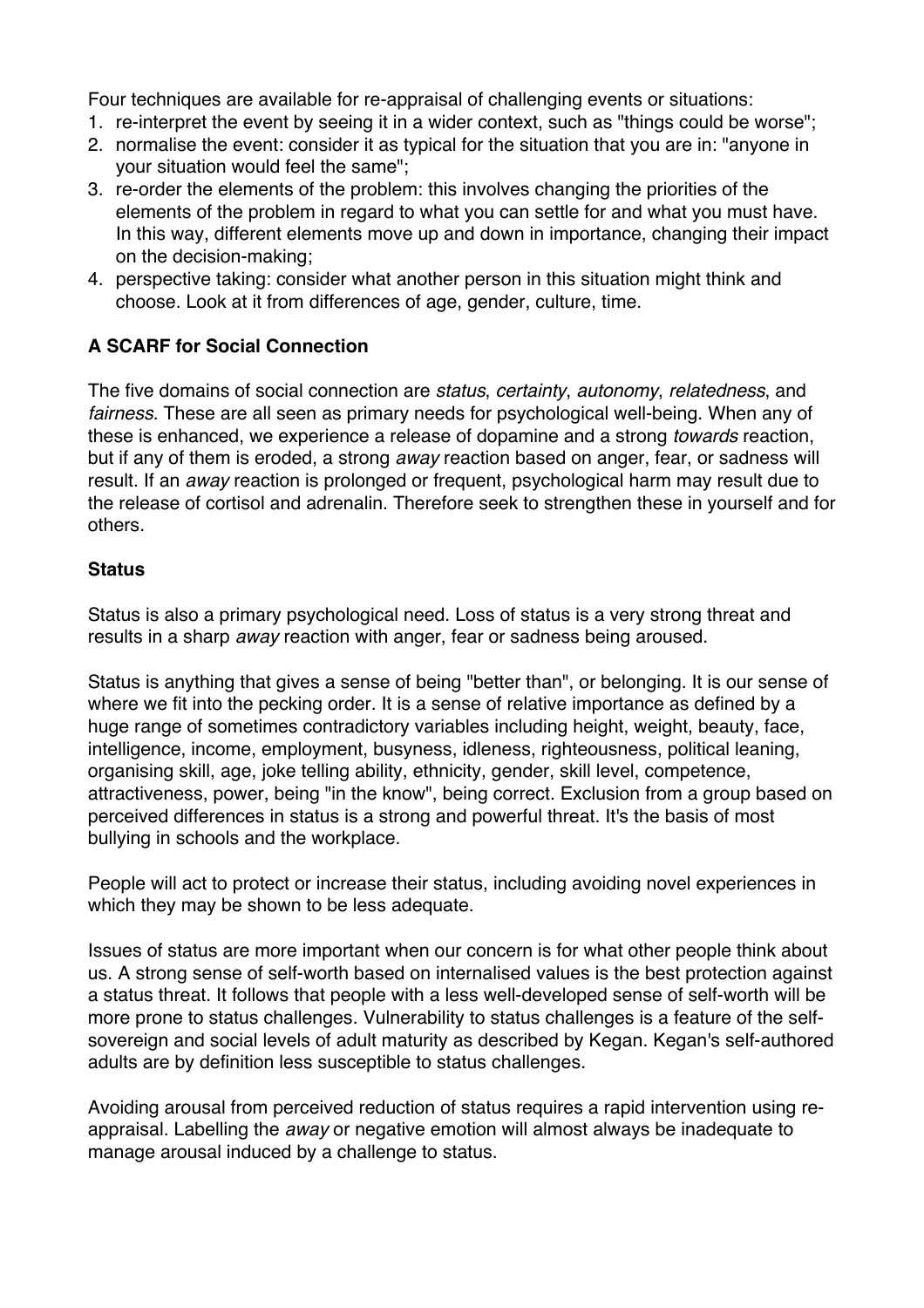Being wrong is a strong threat because of loss of status. People will go to extraordinary lengths to avoid being shown to be wrong. It is therefore very hard to admit that you are wrong without feeling a loss of status. Further, when you think you are right, and another person tries to put an opposing point of view, you perceive that person and being wrong, and therefore of lower status, and you will stop listening to them.This comes across as arrogance.

Status threats have a very low threshold. Once aroused, the limbic system makes accidental connections, causing us to see things and meanings that are not intended.

If we experience or perceive an increase in status we enjoy a strong *towards* reaction of dopamine, and clarity of thinking, because of a boost to the PFC.

Your sense of status can be improved by playing against yourself. In this approach, you seek to better your previous performance, and derive increased status within your own perception of yourself as a result. If others are aware of your results they may find in threatening due to their perceived reduced status, so avoid boasting unless you want to increase your status at other people's expense.

Status is the most reactive of all five SCARF elements, especially in organisations. It is also the basis for sibling rivalry.

Status threats can be managed as follows:

- lower your own status by sharing humanity;
- using self-deprecating humour;
- admit mistakes;
- give others positive feedback and genuine praise;
- Don't boast or make your status unnecessarily obvious; and
- Use metacognition to monitor status threats, especially from your own behaviour.

#### **Certainty and Expectation**

The brain craves certainty from the prediction of outcomes based on the memory of past events and experiences. Correct predictions are rewarding giving reinforcement to the prediction's validity. We often seek and only accept data and information that confirms our predictions. A correct prediction results in a *towards* reaction. (This is the basis of gambling addiction). Conversely, incorrect predictions are seen as a threat and result in an *away* reaction. We will act to ensure that we don't make wrong predictions. This can result in risk aversion. Uncertainty is therefore seen as a threat.

Certainty is knowing what to expect. Expectation of a reward or a desired outcome causes arousal of the limbic system. This arousal also causes an increase in pre-frontal cortex (PFC) function. The process of goal setting establishes expectations of reward from what is valued. This leads your brain to orientate towards events, people, resources, information and opportunities that connect to the goal. You begin to notice things that will help you to achieve your goal.

We see what we expect to see and miss the unexpected. Unmet expectations are a threat and cause an *away* response in the limbic system. We therefore interpret data and events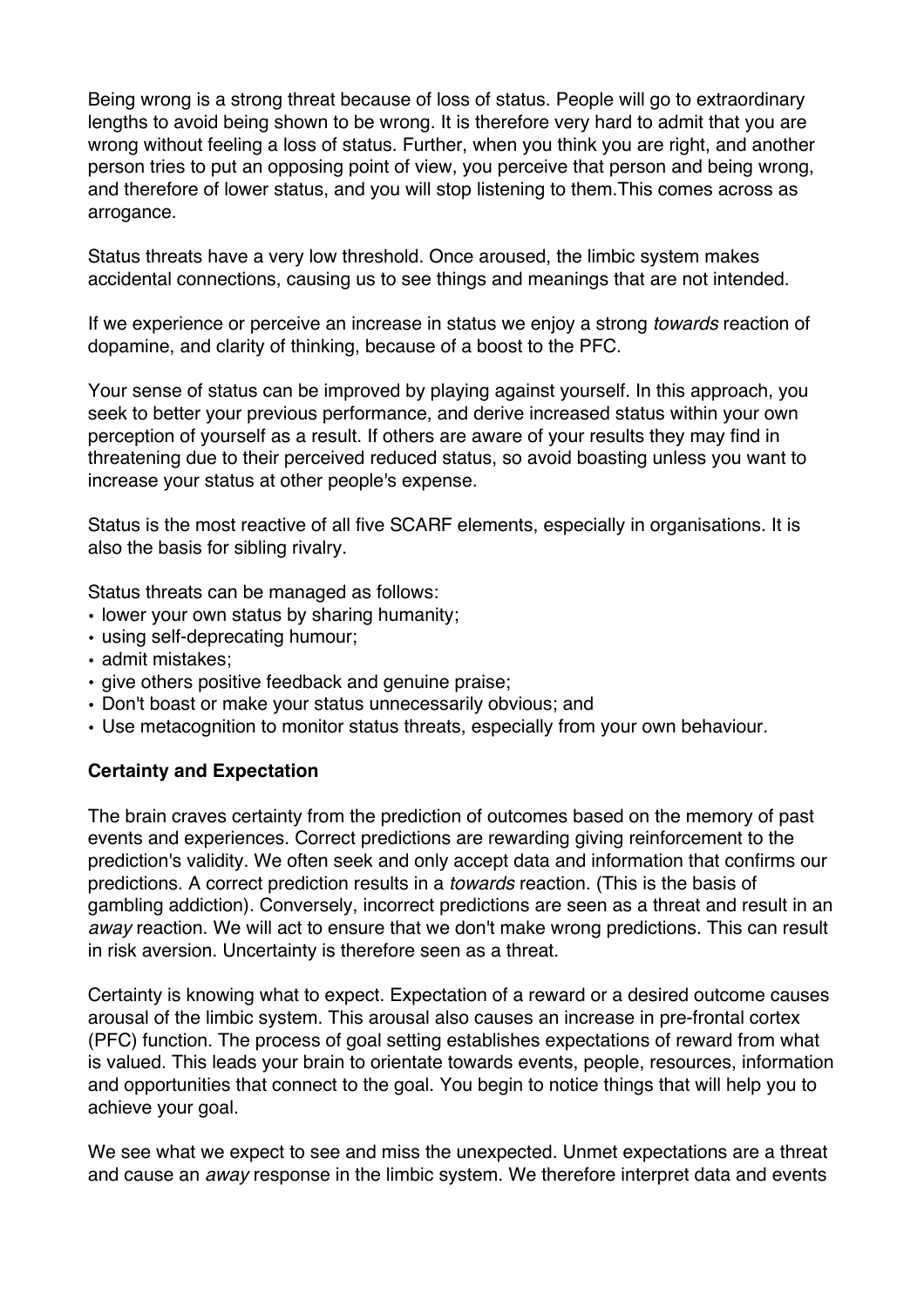to have our expectations met, with any tenuous links or data that don't fit the expectation being ignored. This is confirmation bias.

Unexpected rewards release a burst of dopamine creating a *toward* response. Conversely, not receiving an expected reward causes a big drop on dopamine resulting in an even stronger *away* reaction.

People perform better when they are happy. Managing expectations so that they are mostly met or exceeded will result in more dopamine release and increased PFC function. The happiness hormone dopamine can be triggered by novelty, unexpected rewards, belief that things will get better. The opposite happens with unmet expectations, especially in relation to fairness, status, certainty, autonomy, or relatedness. Minimisation of expectations is a key to managing outcomes in times of uncertainty.

Monitor your own expectations to observe how they affect your mind state.

#### **Autonomy and Control**

Autonomy is the ability to make your own decisions about your life and work. A decrease in your control over your life or work results in a reduction in autonomy producing a limbic reaction, especially based on fear. This causes anxiety and an *away* reaction.

Loss of autonomy tends not to have as strong a psychological impact as loss of status or perceived unfairness.

#### **Relatedness**

Social connections or relatedness is a primary need as important as food and water. Connection comes from experiencing other people's states of mind ourselves. Safe connections are vital for healthy collaboration. We initially class other people as friends or foes, with foe being the default in the absence of positive cues, or safety being confirmed. Making connections takes work to overcome the perception of the person being a foe. Safety is the first consideration in assessing any new social connection.

Skills for increasing safety in a social connection include:

- when first meeting people, connect at a human level by sharing something of yourself and looking for common ground (especially through children, family, passions). This will greatly reduce the perceived threat; and
- Encourage connection at the human level, especially through collaboration.

#### **Fairness**

Fairness is another primary need of the brain. Perceptions of decreased fairness are seen as a threat producing an *away* response from the limbic system, evoking the emotions of anger, fear or sadness. Perceived injustices have more impact when our tolerance is lowered, such as when we are tired, ill, hungry, intoxicated, already aroused by another event or situation.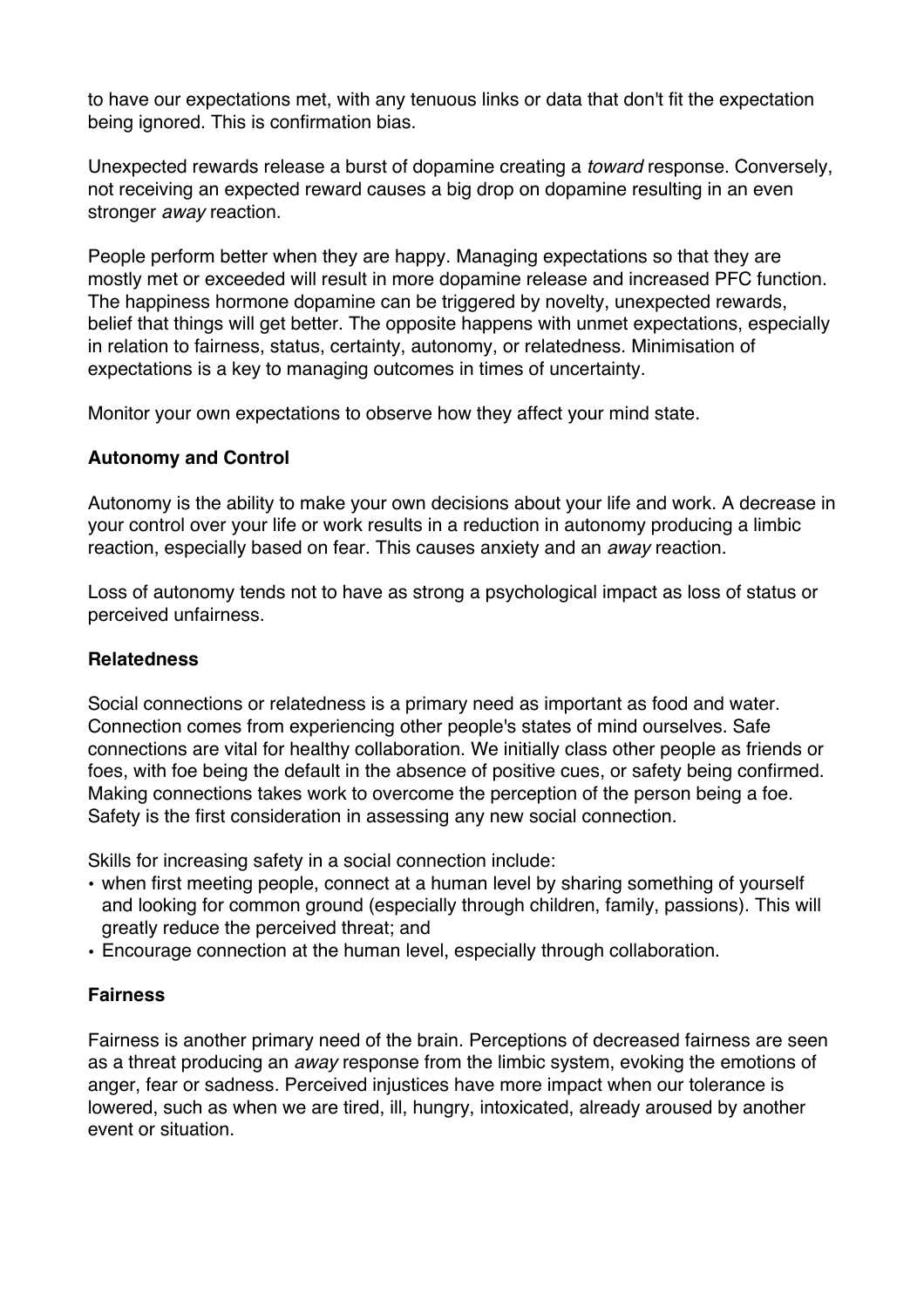Labelling the emotion being aroused may not be sufficient to arrest the arousal, because fairness is such a sensitive issue. If labelling doesn't work, use re-appraisal. This needs to be done fast, before arousal gets too high.

When we experience or perceive increased fairness, or when unfairness is punished, we experience a dopamine release and a *towards* feeling. If you perceive that someone is treating you fairly this will increase the connection and relatedness with that person. The sense of "doing the right thing by everyone" is especially important in the workplace.

Volunteering links to increased fairness because we equate it with helping to overcome or rectify an injustice. For example, helping other people who have been harmed by flooding or bushfire.

There is a dynamic between expectation and fairness. If you expect to be treated fairly and you are not, this is a double negative. It's particularly profound when a trusted friend (or partner) acts unfairly towards you. The feeling is of betrayal.

There is perhaps less of an impact if you start with the reduced expectation of being treated fairly, especially with your manager in the workplace.

Accepting and dealing with unfairness is a key skill for the workplace. Helping to rectify unfairness is rewarding and results in a *towards* reaction and increased PFC activity. If unfairness is left unpunished this will result in an *away* reaction and limbic arousal.

## **Changing Others**

The standard approach by managers is to seek to produce change in others is by giving negative or "constructive" feedback about their performance. The trouble with negative feedback is that it results in a reduction in the recipient's status and is therefore a threat, resulting in an *away* reaction.

Offering suggestions, guidance and advice are likewise received as threatening because of the perceived reduction in status and decision-making autonomy inherent in them.

Similarly, analysing a problem by drilling down to the granular level gives focus to the problem (and the associated drama), triggering the remembered negative emotions. It almost always leads to mental exhaustion because it is so resource hungry, and to unfulfillable dead-end generalisations. Reduce the description of the problem to a few words or a memorable sentence then move to linking it to a solution.

A focus on solutions and desired outcomes is more creative and provokes *towards* reactions and increased insights. Perspective-taking about the solution helps to identify or elicit loose connections and for insights to emerge.

Stop and think "what might solve this?". Allow yourself to have quiet hunches about the solution. Ask questions about the solution to create new connections. It's necessary to revisit the solution frequently to keep the new mental circuits alive and for them to become embedded.